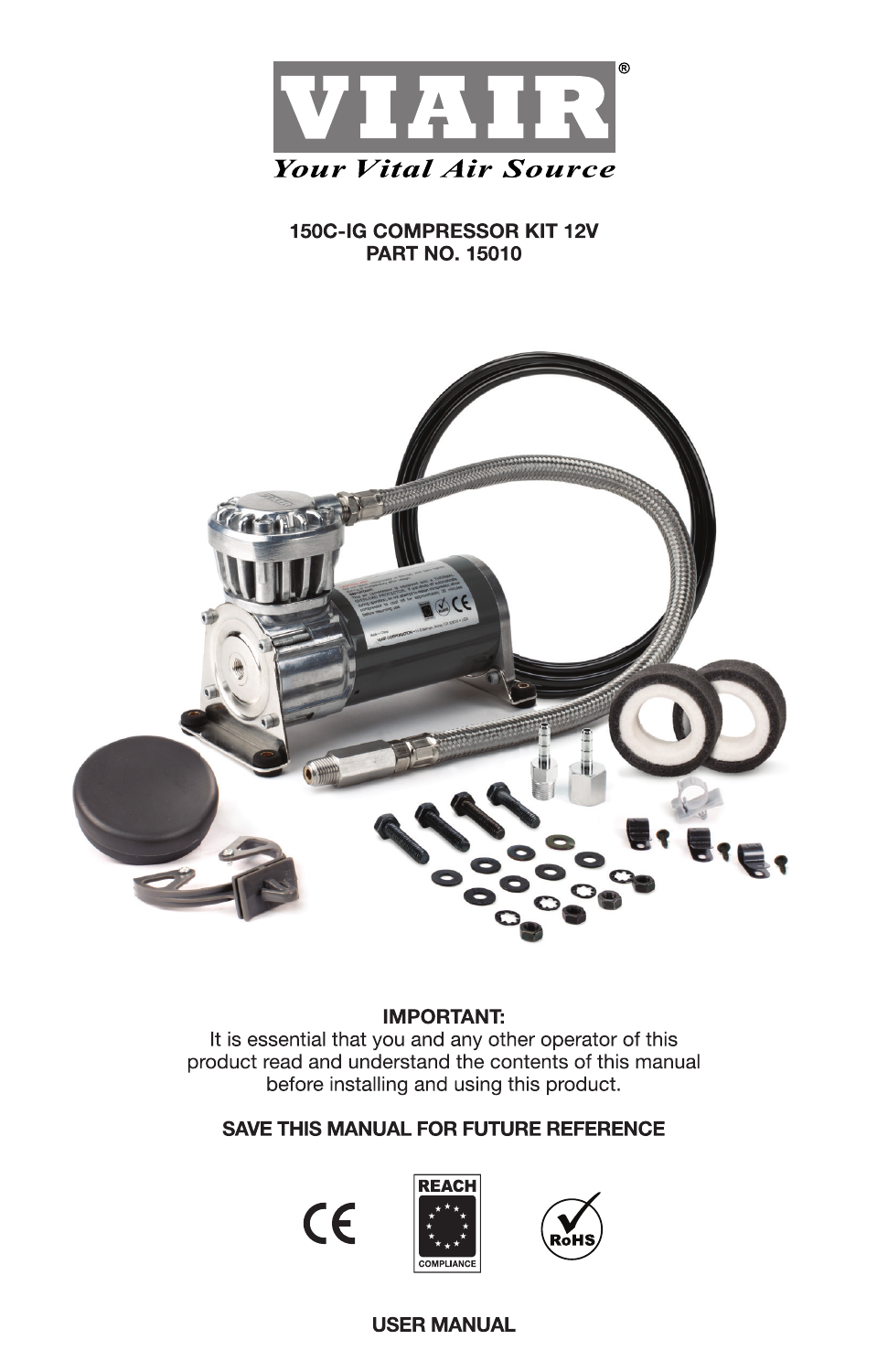# **IMPORTANT SAFETY INSTRUCTIONS**

**CAUTION** - To reduce risk of electrical shock or electrocution:

- Do not disassemble. Do not attempt repairs or modifications. Refer to qualified service agencies for all service and repairs.
- Do not use this product in an area where it can fall or be pulled into water or other liquids.
- Do not reach for this product if it has fallen into liquid.
- Use this compressor with 12-Volt DC systems only.
- This product should not be left unattended during use.

### **WARNING - To prevent injuries:**

- Never allow children to operate this compressor. Close supervision is necessary when this compressor is being used near children.
- This compressor will become very hot during and immediately after use. Do not touch any part of this compressor with bare hands other than the ON/OFF switch during and immediately after use.
- Do not use this product near flames or explosive materials or where aerosol products are being used.
- Do not operate this product where oxygen is being administered.
- Do not pump anything other than atmospheric air.
- Never use this product while sleepy or drowsy.
- Do not use any tools or attachments without first determining maximum air pressure for that tool or attachment.
- Never point any air nozzle or air sprayer toward another person or any part of the body.
- This air compressor is equipped with an Automatic Reset Thermal Protector, and can automatically restart after the thermal protector resets. Always cut off power source when thermal protector becomes activated.
- Wear safety glasses or goggles when operating this product.
- Use only in well ventilated areas.

# **INSTALLATION**

Please read and follow the Installation Instructions carefully to avoid injury or damage to the compressor and your vehicle.

Each air compressor has been carefully produced and packaged. Before installation, please familiarize yourself with Installation Parts List (Fig. 1) of this manual.

## **Guidelines for Selecting Mounting Location:**

The selection of proper mounting location for your air compressor will help ensure a long and trouble free compressor service life. Please note the following guidelines:

- 1. Select a FLAT, UPRIGHT AND SECURE location where the compressor can be mounted.
- 2. To maximize air compressor performance, locate compressor as CLOSE TO THE BATTERY as possible so that length of positive lead wire required is at a minimum.
- 3. Choose mounting location that is as cool as possible and AWAY FROM HEAT SOURCES. The cooler the ambient temperature, the less chance the compressor will overheat.
- 4. This compressor is moisture & splash resistant, but NOT WATERPROOF. Do not mount compressor in locations where the unit is likely to come in contact with water.
- 5. For compressors with remote filter mounting, select compressor's mounting location where air line can be routed from compressor air inlet to remote inlet air filter. Make sure Remote Inlet Air Filters are located in dry locations, away from water sources.
- 6. Select compressor's mounting location where the leader hose bracket can be mounted to secure the stainless steel braided leader hose.
- 7. If it is necessary to mount the air compressor further away from the battery, such as inside your vehicle or in the bed of your pickup, use a larger gauge positive lead wire for remote installation. Refer to the recommended wire gauge guide on the back of this manual.
- 8. Do not mount compressor near areas where flammable liquids are stored.
- 9. Use thread sealant for proper fitting installation. Thread tape is not recommended. Properly sealed, recommended torque is 12~15ft. lbs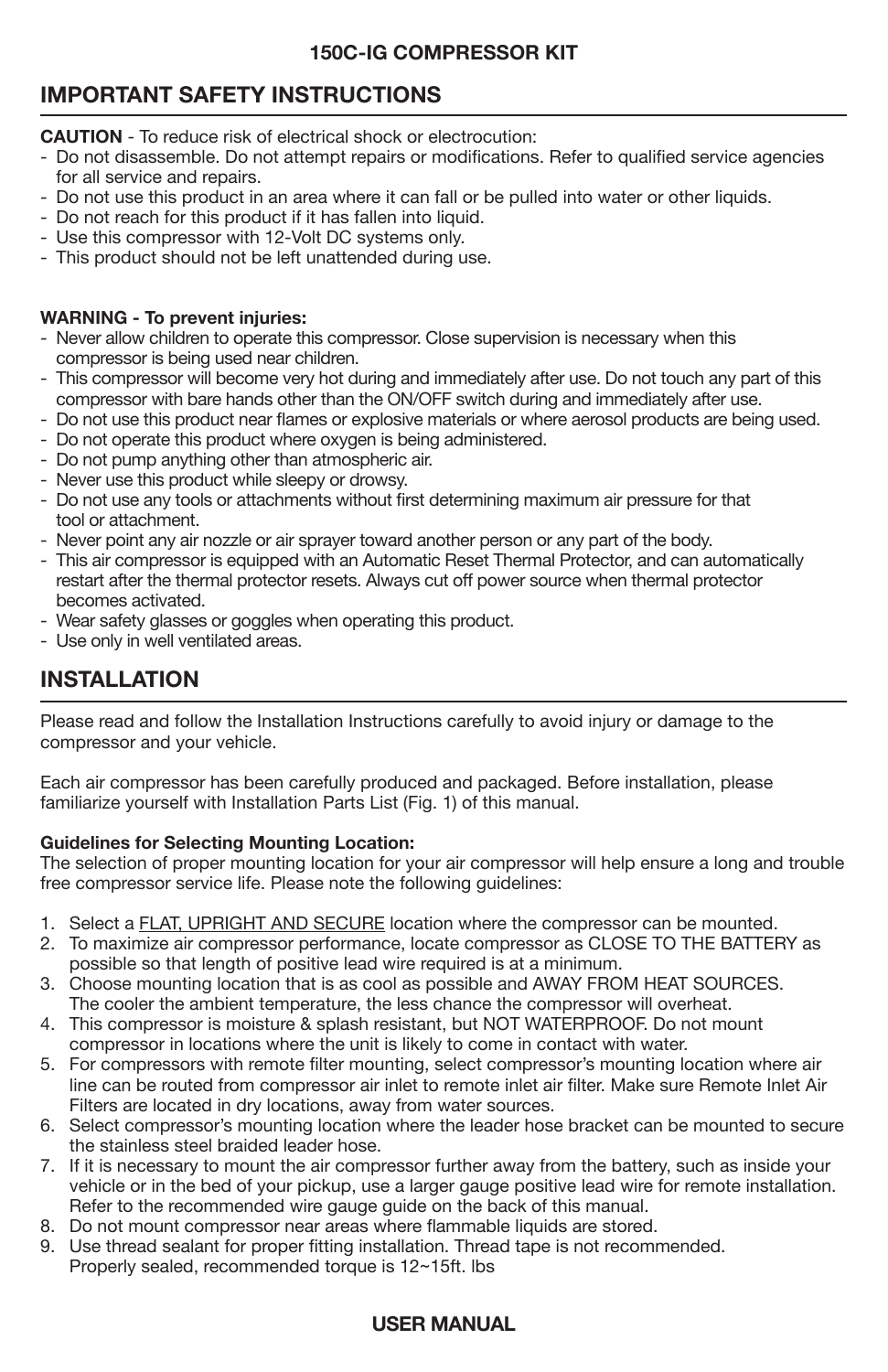# **MOUNTING AND WIRING**

- 1. Disconnect ground cable from vehicle's battery.
- 2. Temporarily position the air compressor in the location where it will be mounted.
- 3. Route ground wire to the negative post of the battery or to an appropriate grounding point and cut ground wire to length as needed.
- 4. Mount air compressor with the four sets of bolts, nuts, washers, and locking washers provided. (See Mounting Instructions) Use of thread locker is recommended.
- 5. This air compressor comes with a Heavy Duty Heat Resistant Stainless Steel Leader Hose. The leader hose is designed to prolong the life of your air line. Follow the direction on the leader hose packaging for installation.
- 6. Select proper location to mount leader hose with hose bracket provided. Avoid locations where leader hose may become tangled with wires and other hoses.
- 7. To mount hose bracket, drill hole with 3/16" drill bit and push the self–anchoring hose bracket pin into the drilled hole. Route leader hose through hose bracket and secure hose by pressing bracket clamp into locked position.
- 8. To remove hose from the hose bracket, simply press down on the hose clamp release tab to release bracket clamp.
- 9. Connect compressor's positive lead wire to one of the leads of your pressure switch. The use of a relay is recommended. Refer to the Recommended wiring diagram in (Fig. 4).
- 10. Make sure that your compressor setup is properly fused. For appropriate fuse size, refer to amp draw of compressor in the specifications section of this manual.
- 11. Always locate fuse as close as possible to power source.
- 12. Before connecting to power source, re-check to make sure that all connections are made properly.
- 13. Connect and test compressor system by running the compressor for a short time to build up pressure in your air tank.
- 14. Once air pressure reaches preset cut out pressure of your pressure switch, the compressor will shut off. Inspect all air line connections for leaks with soap and water solution. If a leak is detected, the air line may not be cut squarely or pushed all the way in. Fix leaking connections as needed.

J

## **(Fig. 1) 150C-IG Compressor Installation Parts List:**



- C. Flat Washers (8pcs)
- D. Locking Washer (4pcs)
- E. Nuts (4pcs)
- F. 1/8" NPT F x 1/4" Barbed Fitting (1pc)
- G. 1/8" NPT M x 1/4" Barbed Fitting (1pc)
- H. Air Line Clips (3pcs)
- I. Screws (3pcs)
- J. Remote Inlet Air Filter with Filter Element (1pc)
- K. 1/4" Airline

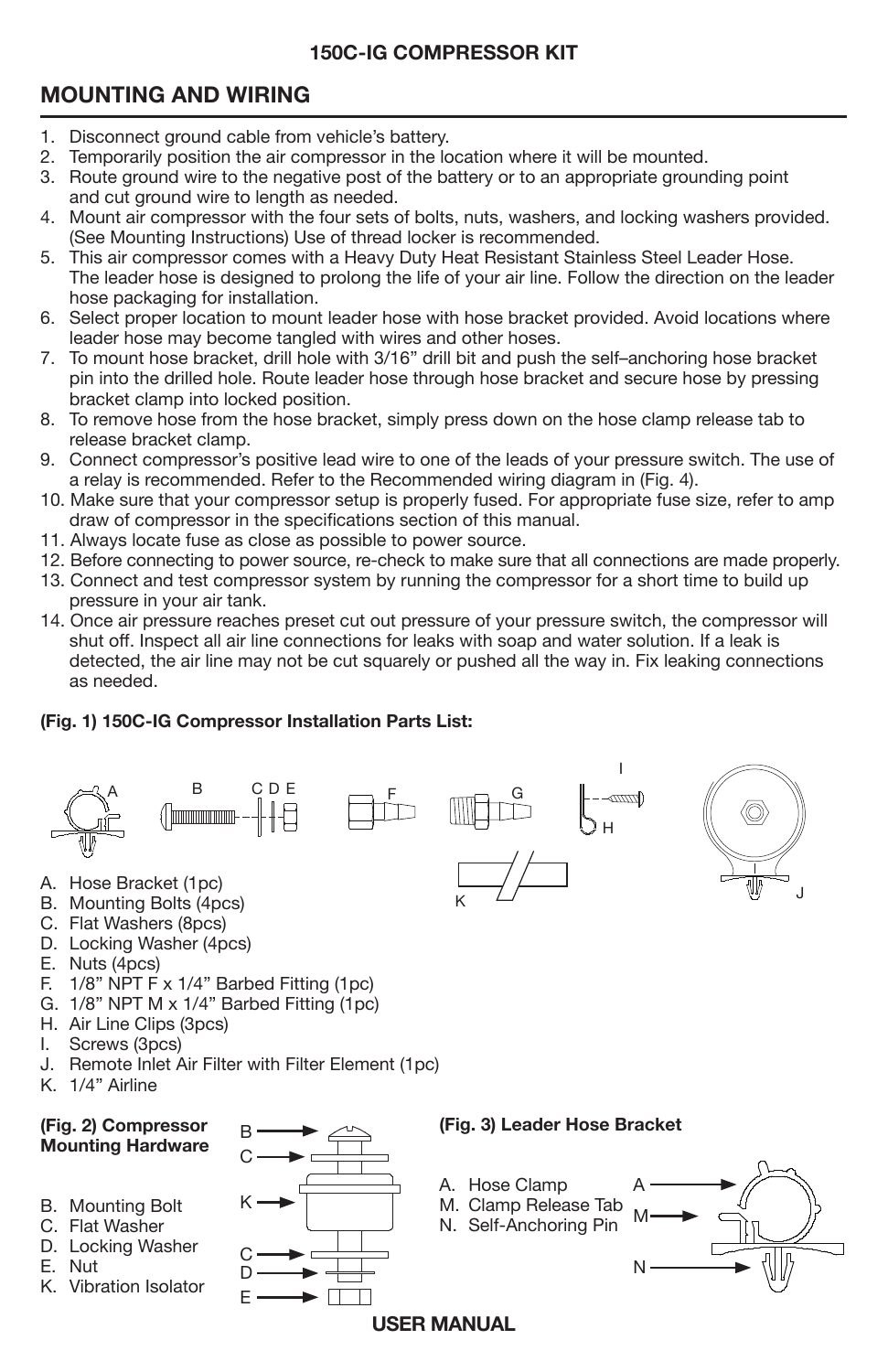# **OPERATING INSTRUCTIONS**

- 1. IMPORTANT: Always operate the compressor at or below the MAXIMUM PRESSURE RATING of the compressor. Please refer to Application & Specifications Sections of this manual for details.
- 2. Always observe the MAXIMUM DUTY CYCLE of the air compressor. Refer to Compressor Applications and Specifications Sections of this manual for details. Operation exceeding maximum pressure ratings and/or duty cycle will result in damage to the air compressor.
- 3. Your air compressor is equipped with an AUTOMATIC THERMAL OVERLOAD PROTECTOR. This feature is designed to protect the air compressor from overheating and causing permanent damage to your air compressor. The thermal overload protector will automatically cut power to your air compressor should the internal operating temperature of the air compressor rise above safe levels during excessive use.
- 4. Should at any time during use, your air compressor automatically shuts off; do not attempt to restart the air compressor. Turn off power and allow unit to cool for about 30 minutes. This will allow the Thermal Overload Protector to reset so you can safely resume use of the air compressor.
- 5. To prevent discharge of your vehicle's battery, and enhance performance, keep the vehicle's engine running while using the compressor.
- 6. Only operate compressor in well ventilated areas.
- 7. The use of a relay is strongly recommended for installation of this compressor. (40-Amp relay value or higher).

# **MAINTENANCE & REPAIRS**

- 1. Periodically check all electrical and fittings connections. Clean and tighten as needed.
- 2. Periodically check all mounting screws. Tighten as needed.
- 3. Replace air filter element periodically. Replacement frequency depends on operating frequency and operating environment. For frequent use in dusty environment, we recommend that you replace air filter element at least once a month.
- 4. Regularly clean dust and dirt from compressor cooling fins and motor housing.
- 5. Your air compressor is equipped with a permanently lubricated, maintenance free motor. Never try to lubricate the compressor.
- 6. All repairs should be performed by Manufacturer or Manufacturer's Authorized Service Agent only.

## **CAUTION:**

Never touch the air compressor or fittings connected to the air compressor with bare hands during or immediately after use. The leader hose and fittings connected to leader hose will become very HOT during and after use. If necessary, wear heat resistant gloves to handle fittings, air line, and leader hose.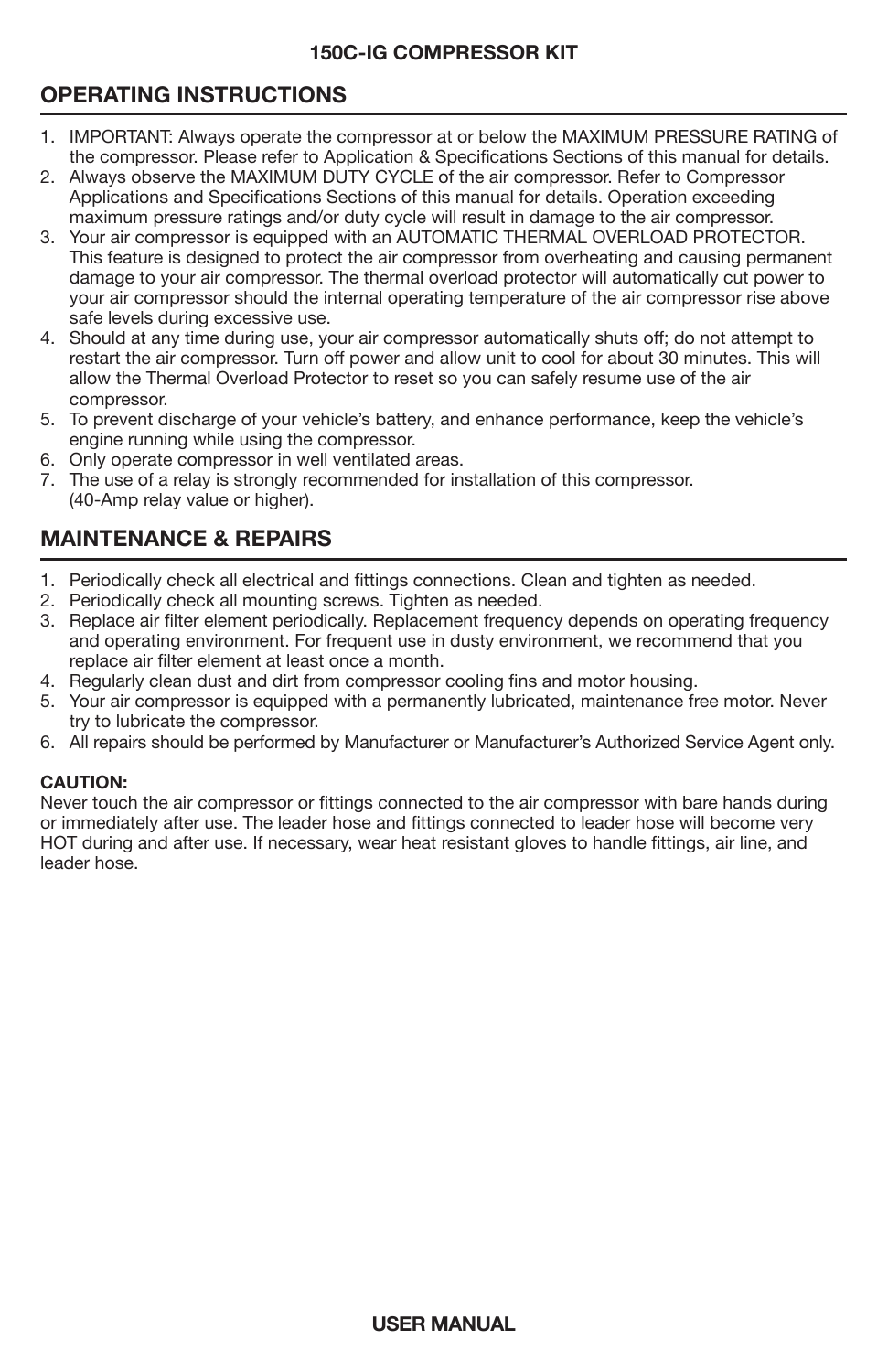# **SPECIFICATIONS**

• Part No. 15010 / 150C-IG-12V Compressor Kit (CE Certified)

Motor Voltage: 12-Volts<br>Max. Current Consumption: 15-Amps Max. Current Consumption: 15-Amps<br>Recommended Fuse: 20-Amps Recommended Fuse:<br>Motor Type: Permanent Magnetic<br>1/4 Horsepower: 1/4<br>
Max. Working Pressure: 150 PSI Max. Working Pressure: 150 PM<br>Max. Duty Cycle (@ 72°F & 100 PSI): 25% Max. Duty Cycle (@ 72°F & 100 PSI): 25%<br>Minutes On/Off (@ 72°F & 100 PSI): 15 min. / 45 min. Minutes On/Off (@ 72°F & 100 PSI): 15 min.<br>Max. Restart Pressure: 150 PSI Max. Restart Pressure: 150 P:<br>Max. Ambient Temperature: 158°F Max. Ambient Temperature: 158°F<br>Min. Ambient Temperature: 40°F Min. Ambient Temperature:  $-40^{\circ}$ <br>Auto. Reset Thermal Protection: Yes Auto. Reset Thermal Protection: Yes<br>
Ingress Protection Rating (P67) Ingress Protection Rating<br>Dimensions: 6.89"L x 3.27"W x 4.97H"<br>4.1 Lbs. Net Weight: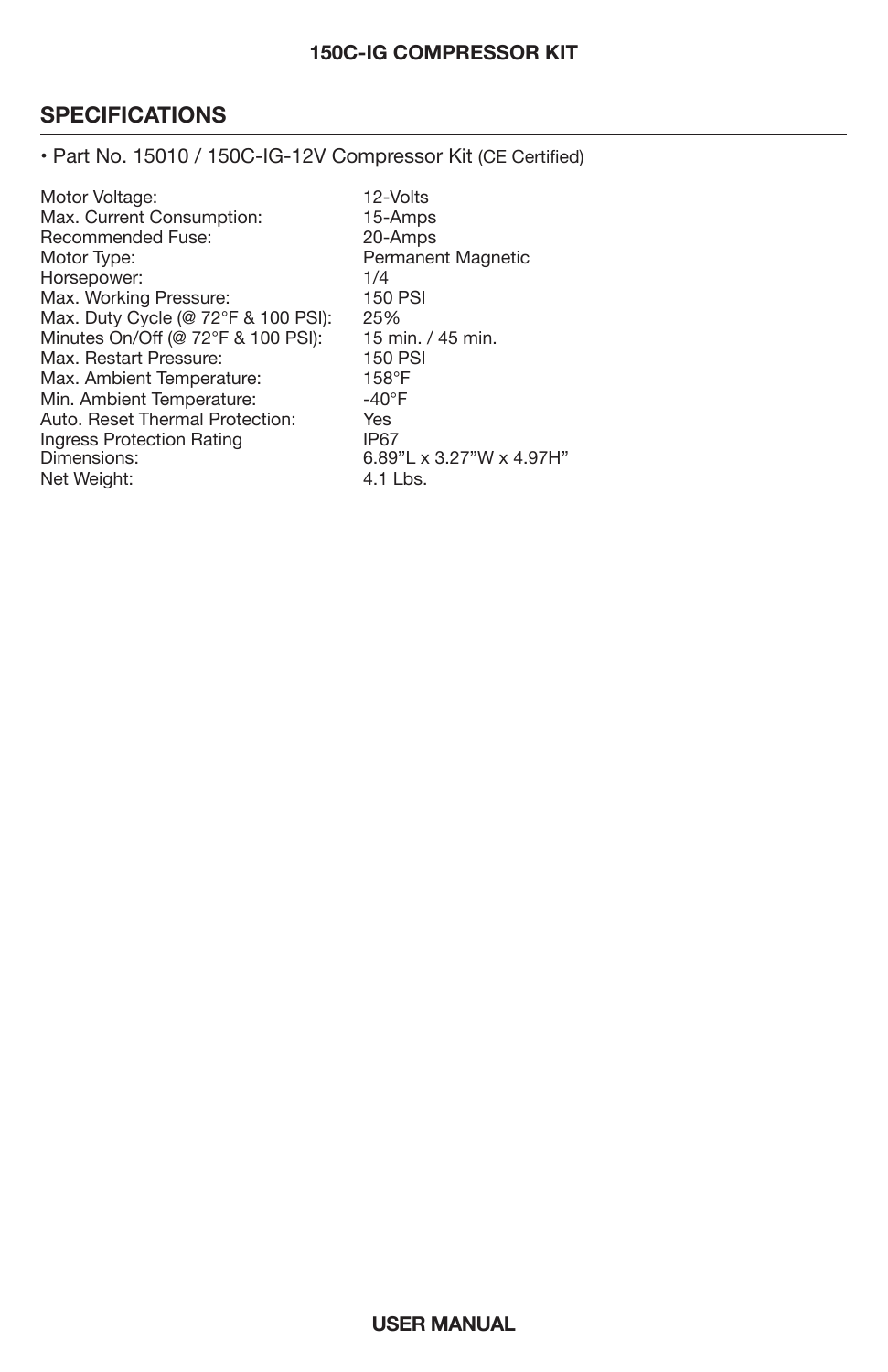# **COMPRESSOR APPLICATION GUIDE**

To ensure that you get the highest level of satisfaction from your compressor's performance, refer to information below:

### **VIAIR COMPRESSOR REFERENCE CHART**

| COMPRESSOR SERIES MAX. WORKING                                                                                                |                               | <b>DUTY CYCLE</b> |
|-------------------------------------------------------------------------------------------------------------------------------|-------------------------------|-------------------|
|                                                                                                                               | <b>PRESSURE</b>               | (100 PSI @ 72°F)  |
|                                                                                                                               | 120 PSI<br>120 PSI<br>100 PSI | 9%                |
|                                                                                                                               |                               | 9%                |
|                                                                                                                               |                               | 9%                |
|                                                                                                                               | 130 PSI                       | $10\%$            |
|                                                                                                                               | 130 PSI                       | 10%               |
| 090 SERIES<br>092 SERIES<br>095 SERIES<br>097 SERIES<br>098 SERIES<br>100 SERIES<br>150 SERIES<br>250 IG SERIES<br>250 GERIES | 130 PSI                       | 15%               |
|                                                                                                                               | 150 PSI                       | 25%               |
|                                                                                                                               | 150 PSI                       | 100%              |
|                                                                                                                               | 150 PSI                       | 25%               |
|                                                                                                                               | 150 PSI                       | 30%               |
| 250 IG SERIES<br>275 SERIES<br>280 SERIES<br>325 SERIES<br>330 IG SERIES<br>100 SERIES                                        | 150 PSI                       | 33%               |
|                                                                                                                               | 150 PSI                       | 100%              |
|                                                                                                                               | 150 PSI                       | 100%              |
| 380 SERIES                                                                                                                    | 200 PSI                       | 100%              |
|                                                                                                                               |                               | 55% @ 200 PSI     |
| 400 SERIES                                                                                                                    | 150 PSI                       | 33%               |
| 420 SERIES                                                                                                                    | 150 PSI                       | 33%               |
| 425 SERIES                                                                                                                    | <b>175 PSI</b>                | 33% @ 175 PSI     |
|                                                                                                                               |                               | 50%               |
| 444 SERIES                                                                                                                    | 200 PSI                       | 100%              |
|                                                                                                                               |                               | 50% @ 200 PSI     |
| 450 SERIES                                                                                                                    | 150 PSI                       | 100%              |
| 450 IG SERIES<br>460 SERIES                                                                                                   | 150 PSI                       | 100%              |
|                                                                                                                               | 150 PSI                       | 100%              |
| 480 SERIES                                                                                                                    | 200 PSI                       | 100%              |
|                                                                                                                               |                               | 50% @ 200 PSI     |
| 485 SERIES                                                                                                                    | 200 PSI                       | 100%              |
|                                                                                                                               |                               | 100% @ 200 PSI    |

#### **ABOUT COMPRESSOR DUTY CYCLE:**

Duty cycle refers to the amount of time a compressor can be
operated in a given time period at 100 PSI, and a standard ambient temperature of 72° F. It is commonly expressed in percentage format: Compressor on time  $\div$  (on time  $+$  off time) = Duty Cycle %.

| <b>MINUTES ON /</b>      |
|--------------------------|
| <b>MINUTES OFF</b>       |
| 5 Min. On / 55 Min. Off  |
| 6 Min. On / 54 Min. Off  |
| 9 Min. On / 51 Min. Off  |
| 12 Min. On / 48 Min. Off |
| 15 Min. On / 45 Min. Off |
| 18 Min. On / 42 Min. Off |
| 20 Min. On / 40 Min. Off |
| 30 Min. On / 30 Min. Off |
| 1 Hour Run Time          |
|                          |

**NOTE:** All compressors, regardless of rated duty cycle, require sufficient rest time in between cycles to allow for partial or complete heat dissipation. Heat dissipation rates may vary depending on ambient temperatures and operating conditions.

## **ABOUT RATED WORKING PRESSURE:**

To ensure trouble free service life of your compressor, always operate compressor within rated working pressure of the compressor. Never use a pressure switch with a higher cut-off pressure than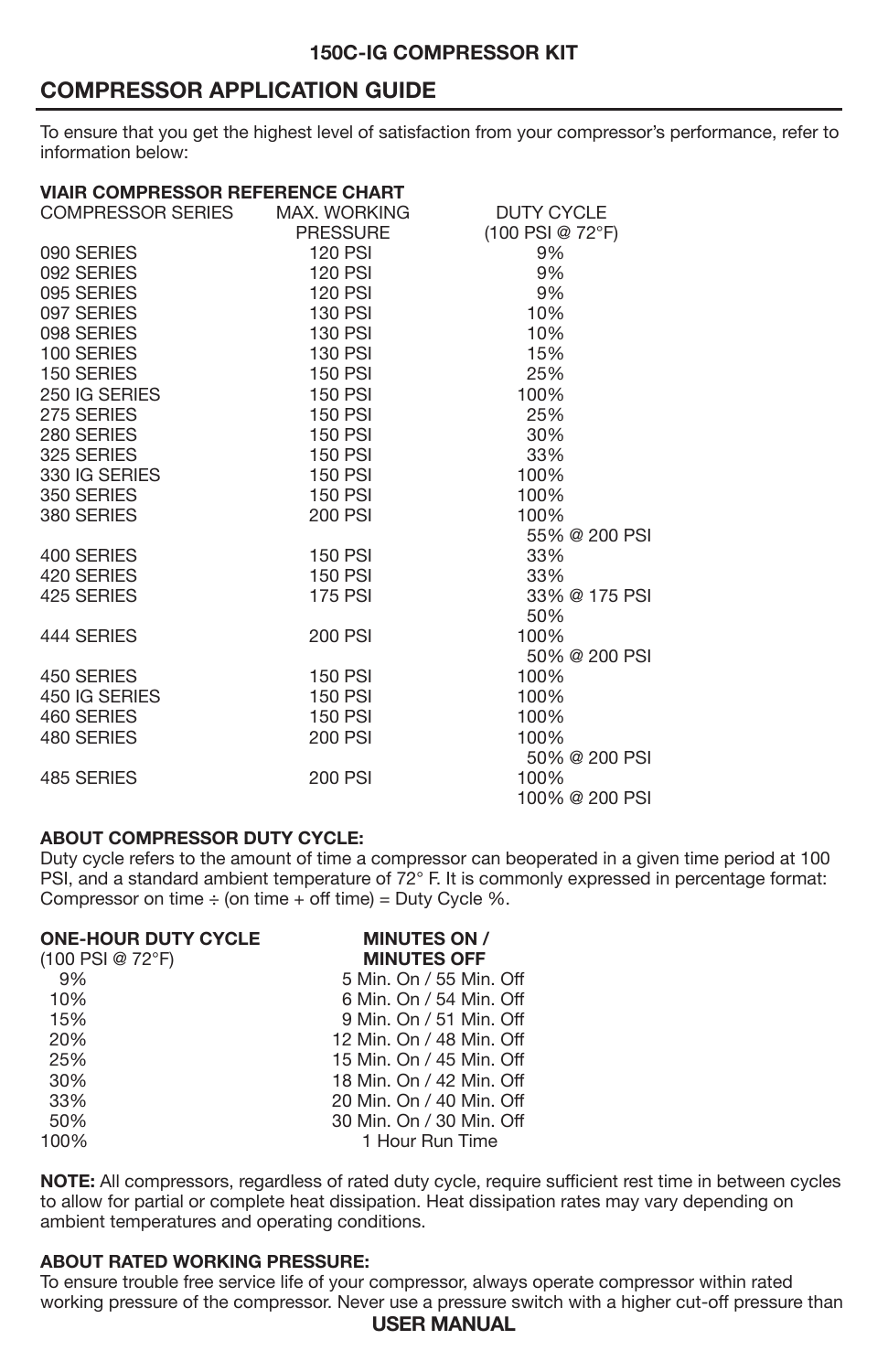# **TROUBLESHOOTING GUIDE:**

| Tank pressure drops when<br>compressor (s) shut off                              | 1. Loose drain cock<br>2. Check valve leaking<br>3. Loose connections                                                     | 1. Tighten drain cock<br>2. Replace check valve or<br>compressor(s)<br>3. Check all connections with<br>soap and water solution<br>and tighten                                                                                                                                                                 |  |
|----------------------------------------------------------------------------------|---------------------------------------------------------------------------------------------------------------------------|----------------------------------------------------------------------------------------------------------------------------------------------------------------------------------------------------------------------------------------------------------------------------------------------------------------|--|
| Compressor runs<br>continuously and air flow<br>lower than normal                | 1. Excessive air usage<br>2. Loose connections<br>3. Worn piston ring or inlet<br>valve.<br>4. Clogged air filter element | 1. Decrease air usage<br>2. Check all connections with<br>soap and water solution<br>and tighten.<br>3. Repair or replace compressor<br>4. Replace air filter element                                                                                                                                          |  |
| Compressor runs<br>continuously causing<br>safety valve (if equipped)<br>to open | 1. Bad pressure switch<br>2. Defective safety valve                                                                       | 1. Replace pressure switch<br>2. Replace safety valve                                                                                                                                                                                                                                                          |  |
| Excessive moisture<br>in discharge                                               | 1. Excessive water in air tank<br>2. High humidity                                                                        | 1. Drain tank, tilt tank to drain.<br>Drain tank more frequently<br>2. Move compressor to area<br>with less humidity, or use air<br>line filter.                                                                                                                                                               |  |
| Compressor will not run                                                          | 1. No power, or power switch<br>in OFF position<br>2. Blown fuse<br>3. Motor overheats<br>4. Faulty pressure switch.      | 1. Make sure compressor<br>switch is ON<br>2. Disconnect compressors<br>from power source, replace<br>fuse. (Refer to Specifications<br>section for correct fuse<br>amperage.)<br>3. Let compressors cool off for<br>about 30 Minutes to allow<br>thermal overload switch reset.<br>4. Replace pressure switch |  |
| Thermal overload<br>protector cuts<br>out repeatedly                             | 1. Lack of proper ventilation or<br>ambient temperature too high<br>2. Compressor valves failed                           | 1. Move compressor to well<br>ventilated area, or area with<br>lower ambient temperature<br>2. Repair or replace compressor                                                                                                                                                                                    |  |
| Excessive knocking<br>or rattling                                                | 1. Loose mounting bolts<br>2. Worn bearing on eccentric or<br>motor shaft<br>3. Cylinder or piston ring is worn           | 1. Tighten mounting bolts<br>2. Repair or replace compressor<br>3. Repair or replace compressor                                                                                                                                                                                                                |  |

### **CAUTION: NEVER DISASSEMBLE COMPRESSOR WHILE COMPRESSOR IS PRESSURIZED.**